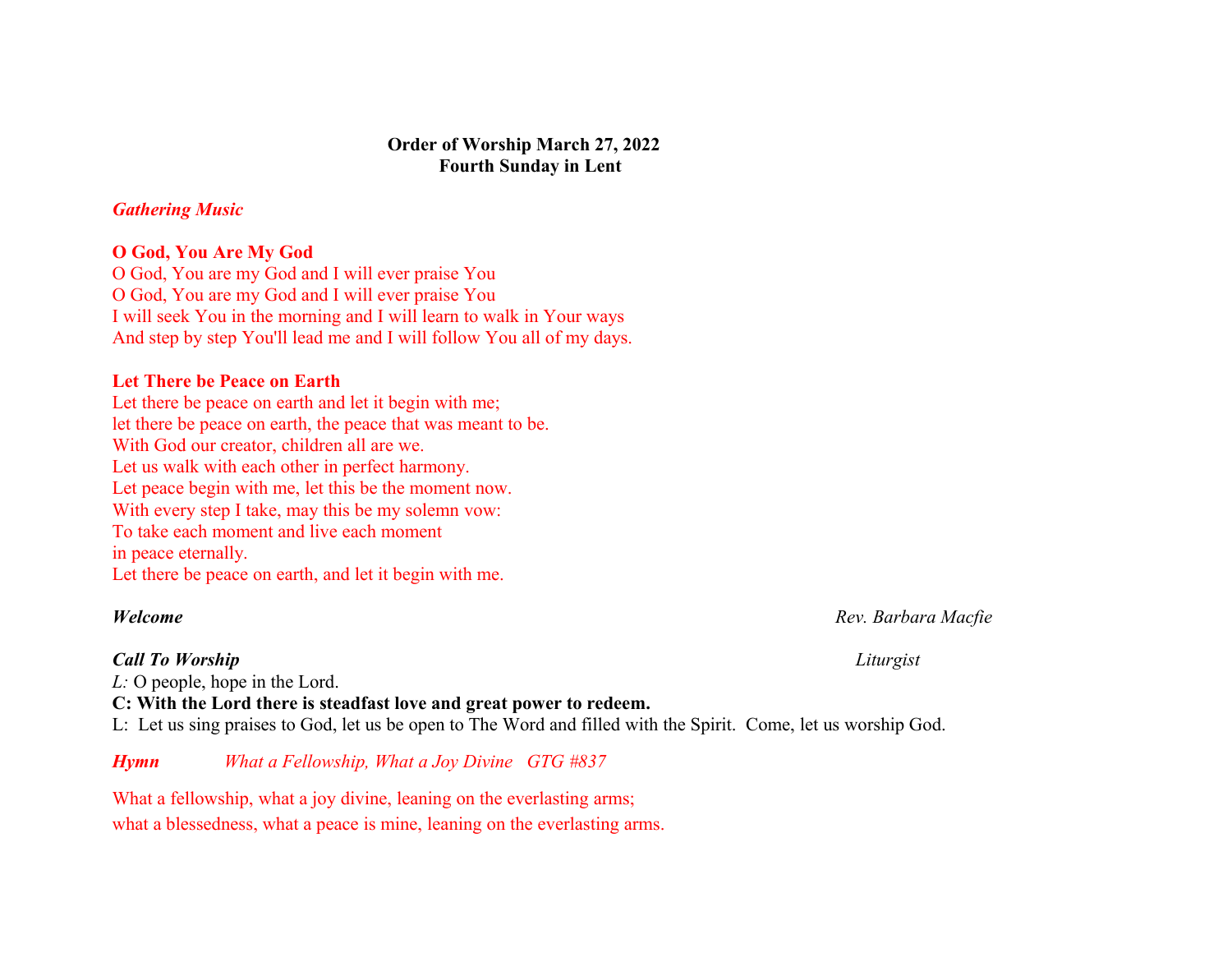Refrain:

Leaning, leaning, safe and secure from all alarms; leaning, leaning, leaning on the everlasting arms.

O how sweet to walk in this pilgrim way, leaning on the everlasting arms; O how bright the path grows from day to day, leaning on the everlasting arms. [Refrain]

3 What have I to dread, what have I to fear, leaning on the everlasting arms? I have blessed peace with my Lord so near, leaning on the everlasting arms. [Refrain]

# **PREPARING FOR THE WORD**

*Call to Confession Liturgist*

To set the mind on the spirit is life and peace. Trusting in the Spirit of God, let us confess our sins.

## **Prayer of Confession**

**O Lord, if you held our sins against us, who could live, who could stand? We seem to have more faith in death than hope in your promise of life. We seek peace through war. We abandon the hungry, sick, and dying, and pursue wealth by making others poor. Help us to be the people you have called us to be. Forgive us our sins for you alone, O Lord, can save us and redeem us from our sin. Amen.**

# *Words of Forgiveness*

O dry bones, hear the word of the Lord! If Jesus Christ dwells in you, the Spirit of God will be your life and the grace of God will be your righteousness. And if the Holy Spirit dwells in you, then God, who raised Jesus from the dead, will also give life to your mortal bodies. Friends, this is the good news of the gospel: In Jesus Christ we are forgiven.

# *Gloria Patri*

**Glory be to the Father and to the Son and to the Holy Ghost, as it was in the beginning, is now and ever shall be, world without end. Amen, amen.**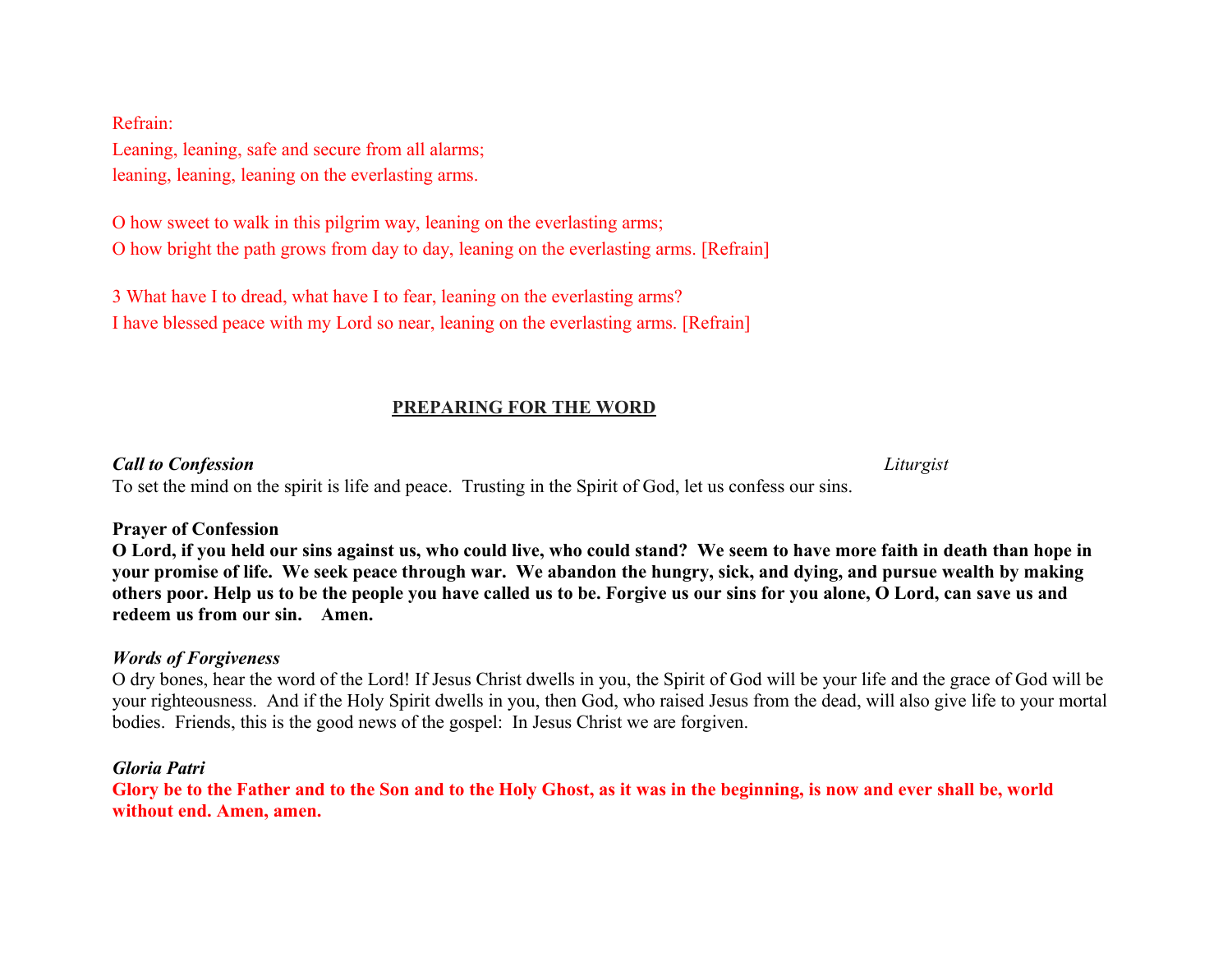### **Hearing the Word**

### *Message for all God's Children Rev. Barbara Macfie*

### **Prayer of Illumination** *Liturgist*

O Lord, we wait for you, and in your word we trust. By the power of your Spirit, set our hearts and minds on the source of life and peace: Jesus Christ, our Savior. Amen.

### *Old Testament Reading: Ezekiel 37:1-14 Liturgist*

37 The hand of the Lord was on me, and he brought me out by the Spirit of the Lord and set me in the middle of a valley; it was full of bones. He led me back and forth among them, and I saw a great many bones on the floor of the valley, bones that were very dry. He asked me, "Son of man, can these bones live?" I said, "Sovereign Lord, you alone know." Then he said to me, "Prophesy to these bones and say to them, 'Dry bones, hear the word of the Lord! This is what the Sovereign Lord says to these bones: I will make breath[a] enter you, and you will come to life. I will attach tendons to you and make flesh come upon you and cover you with skin; I will put breath in you, and you will come to life. Then you will know that I am the Lord." So I prophesied as I was commanded. And as I was prophesying, there was a noise, a rattling sound, and the bones came together, bone to bone. I looked, and tendons and flesh appeared on them and skin covered them, but there was no breath in them. Then he said to me, "Prophesy to the breath; prophesy, son of man, and say to it, 'This is what the Sovereign Lord says: Come, breath, from the four winds and breathe into these slain, that they may live.'" So I prophesied as he commanded me, and breath entered them; they came to life and stood up on their feet—a vast army. Then he said to me: "Son of man, these bones are the people of Israel. They say, 'Our bones are dried up and our hope is gone; we are cut off.' Therefore prophesy and say to them: 'This is what the Sovereign Lord says: My people, I am going to open your graves and bring you up from them; I will bring you back to the land of Israel. Then you, my people, will know that I am the Lord, when I open your graves and bring you up from them. I will put my Spirit in you and you will live, and I will settle you in your own land. Then you will know that I the Lord have spoken, and I have done it, declares the Lord.'"

### *New Testament Reading:* John 11:1-46 *Rev. Barbara Macfie*

11 Now a man named Lazarus was sick. He was from Bethany, the village of Mary and her sister Martha. (This Mary, whose brother Lazarus now lay sick, was the same one who poured perfume on the Lord and wiped his feet with her hair.) So the sisters sent word to Jesus, "Lord, the one you love is sick." When he heard this, Jesus said, "This sickness will not end in death. No, it is for God's glory so that God's Son may be glorified through it." Now Jesus loved Martha and her sister and Lazarus. So when he heard that Lazarus was sick, he stayed where he was two more days, and then he said to his disciples, "Let us go back to Judea." "But Rabbi," they said, "a short while ago the Jews there tried to stone you, and yet you are going back?" Jesus answered, "Are there not twelve hours of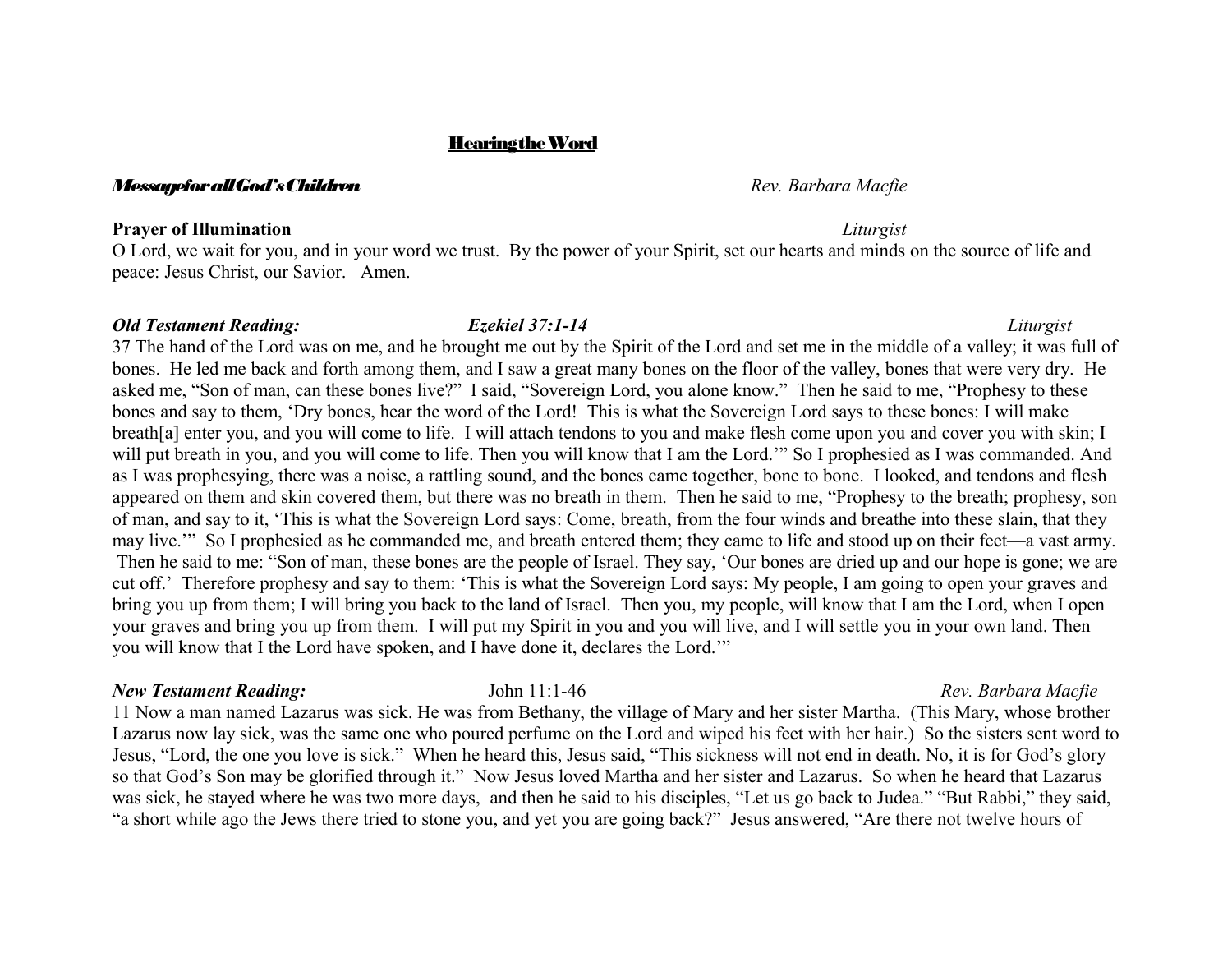daylight? Anyone who walks in the daytime will not stumble, for they see by this world's light. 10 It is when a person walks at night that they stumble, for they have no light." After he had said this, he went on to tell them, "Our friend Lazarus has fallen asleep; but I am going there to wake him up." His disciples replied, "Lord, if he sleeps, he will get better." Jesus had been speaking of his death, but his disciples thought he meant natural sleep.

So then he told them plainly, "Lazarus is dead, and for your sake I am glad I was not there, so that you may believe. But let us go to him." Then Thomas (also known as Didymus[a]) said to the rest of the disciples, "Let us also go, that we may die with him." On his arrival, Jesus found that Lazarus had already been in the tomb for four days. Now Bethany was less than two miles[b] from Jerusalem, and many Jews had come to Martha and Mary to comfort them in the loss of their brother. When Martha heard that Jesus was coming, she went out to meet him, but Mary stayed at home. "Lord," Martha said to Jesus, "if you had been here, my brother would not have died. But I know that even now God will give you whatever you ask." Jesus said to her, "Your brother will rise again." Martha answered, "I know he will rise again in the resurrection at the last day." Jesus said to her, "I am the resurrection and the life. The one who believes in me will live, even though they die; and whoever lives by believing in me will never die. Do you believe this?" "Yes, Lord," she replied, "I believe that you are the Messiah, the Son of God, who is to come into the world."After she had said this, she went back and called her sister Mary aside. "The Teacher is here," she said, "and is asking for you." When Mary heard this, she got up quickly and went to him. Now Jesus had not yet entered the village, but was still at the place where Martha had met him. When the Jews who had been with Mary in the house, comforting her, noticed how quickly she got up and went out, they followed her, supposing she was going to the tomb to mourn there. When Mary reached the place where Jesus was and saw him, she fell at his feet and said, "Lord, if you had been here, my brother would not have died." When Jesus saw her weeping, and the Jews who had come along with her also weeping, he was deeply moved in spirit and troubled. "Where have you laid him?" he asked."Come and see, Lord," they replied. Jesus wept. Then the Jews said, "See how he loved him!" But some of them said, "Could not he who opened the eyes of the blind man have kept this man from dying?" Jesus, once more deeply moved, came to the tomb. It was a cave with a stone laid across the entrance. "Take away the stone," he said. "But, Lord," said Martha, the sister of the dead man, "by this time there is a bad odor, for he has been there four days." Then Jesus said, "Did I not tell you that if you believe, you will see the glory of God?" So they took away the stone. Then Jesus looked up and said, "Father, I thank you that you have heard me. I knew that you always hear me, but I said this for the benefit of the people standing here, that they may believe that you sent me." When he had said this, Jesus called in a loud voice, "Lazarus, come out!" The dead man came out, his hands and feet wrapped with strips of linen, and a cloth around his face. Jesus said to them, "Take off the grave clothes and let him go." Therefore many of the Jews who had come to visit Mary, and had seen what Jesus did, believed in him. But some of them went to the Pharisees and told them what Jesus had done.

### *Anthem There's a Wideness in God's Mercy*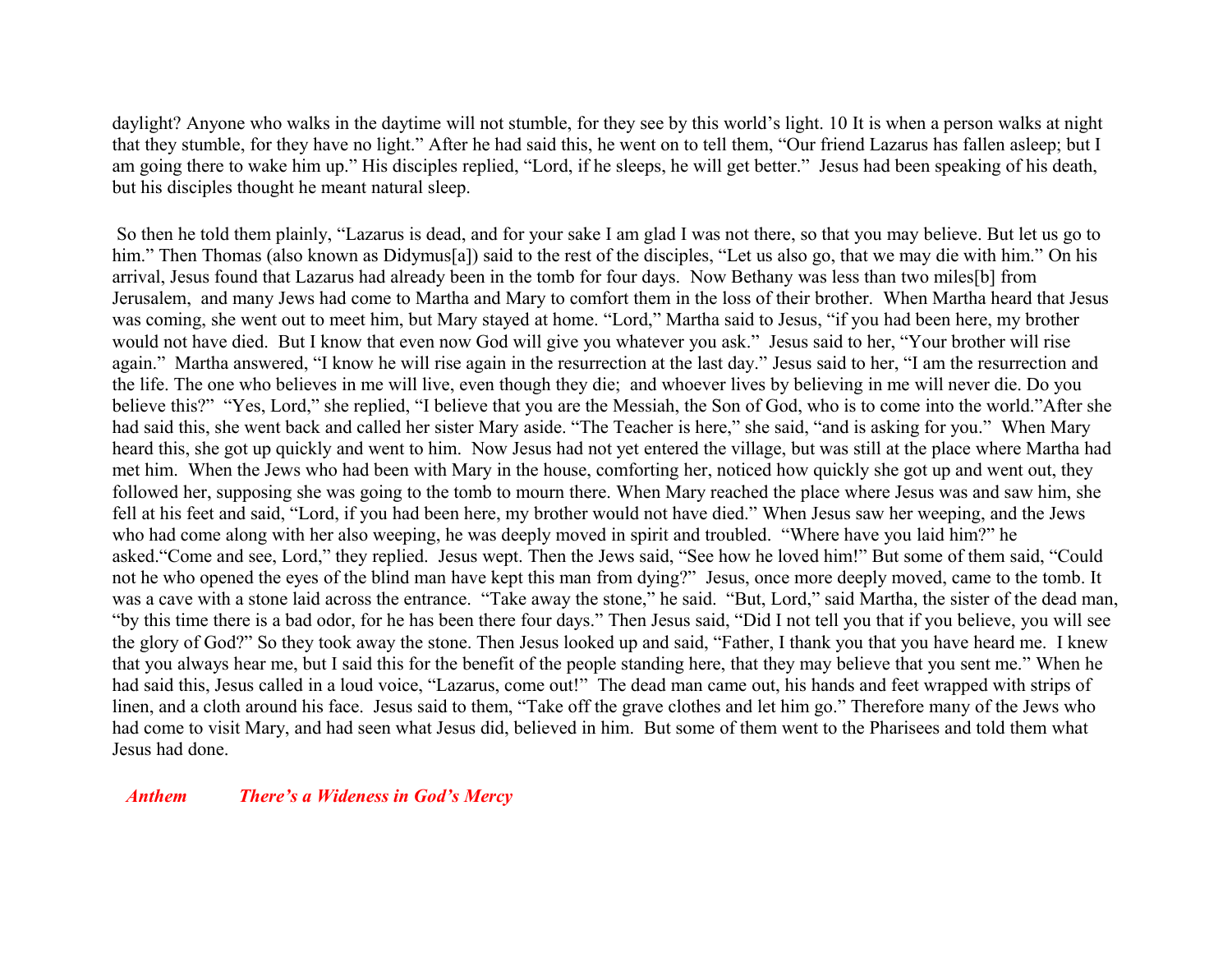*Sermon "" Rev. Barbara Macfie*

## **Responding to the Word**

*Affirmation of Faith Liturgist* 

**We believe in the one God, creator and sustainer of all things, Father of all nations, the source of all goodness and beauty, all truth and love. We believe in Jesus Christ, God manifest in the flesh, our teacher, example and Redeemer, the Savior of the world. We believe in the Holy Spirit, God present with us for guidance, for comfort, and for strength. We believe in the forgiveness of sins, in the life of love and prayer, and in grace equal to every need. We believe in the Word of God contained in the Old and New Testaments as the sufficient rule both of faith and of practice. We believe in the church, those who are united in the living Lord for the purpose of worship and service. We believe in the reign of God as the divine will realized in human society, and in the family of God, where we are all brothers and sisters. We believe in the final triumph of righteousness and in the life everlasting. Amen.**

*Prayers of the People and The Lord's Prayer Rev Barbara Macfie*

## *Invitation To The Offertory Liturgist*

Without the breath of God, we are dry bones, and without the Word of God, we are dust. With gratitude, let use present our offerings to the Lord of all life.

*Doxology GTG #607*  Praise God, from whom all blessings flow; Praise Christ, all people here below; Praise Holy Spirit evermore; Praise Triune God, whom we adore. AMEN

*Offertory Prayer Liturgist*